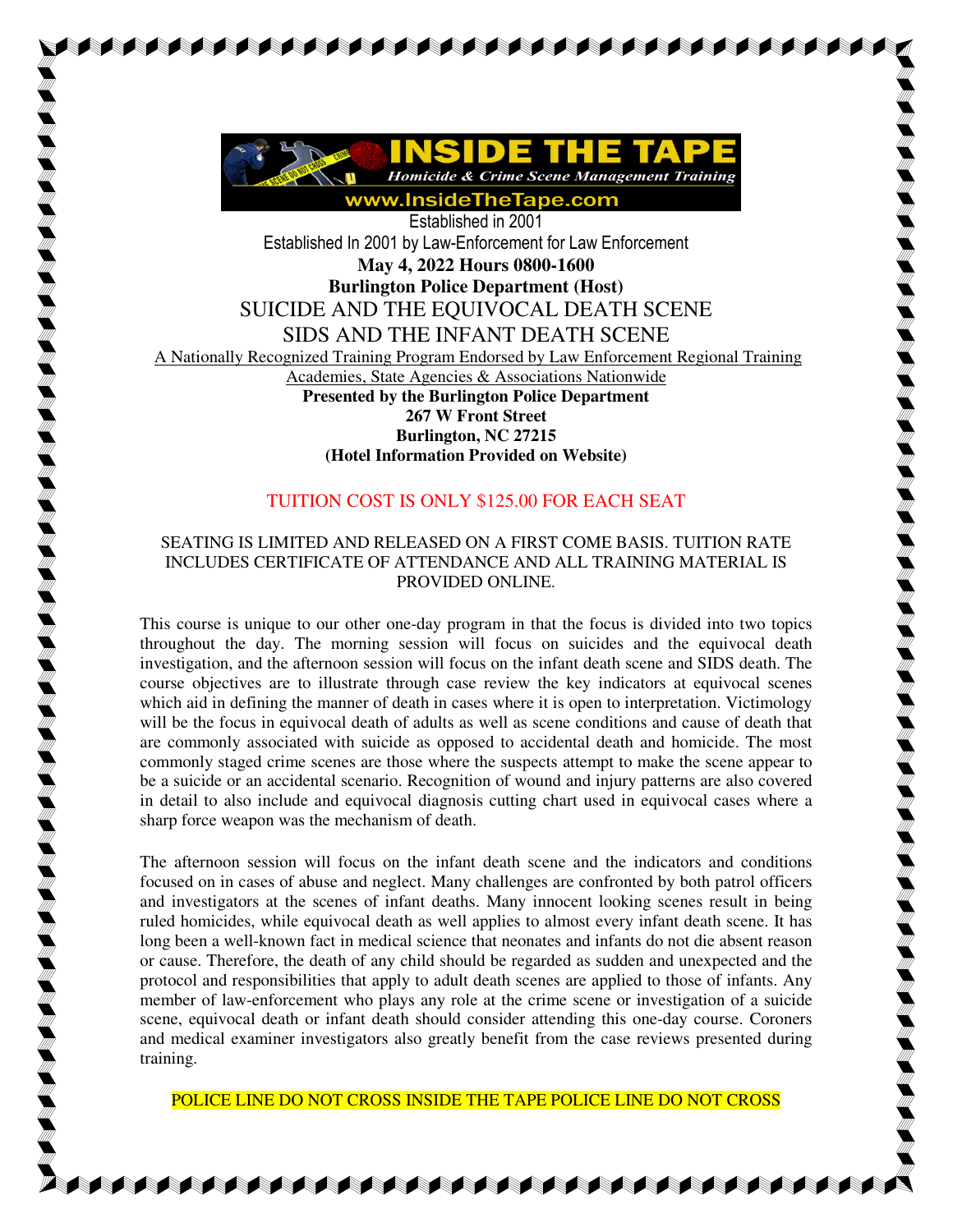*THE INSTRUCTOR* FOR THIS TRAINING COURSE WILL BE INVESTIGATOR DAVID NEWMAN (RET) FROM THE NORFOLK POLICE DEPARTMENT IN VIRGINIA. INVESTIGATOR NEWMAN IS A 23 YEAR VETERAN OF THE NORFOLK P.D. FORMERLY ASSIGNED TO THE FORENSIC / HOMICIDE UNIT. HIS EXPERIENCE IN NORFOLK INCLUDES OVER 15 YEARS IN THE BUREAU SERVING IN HOMICIDE & FORENSICS AND INVOLVEMENT IN OVER 500 DEATH INVESTIGATIONS AND HIGH-PROFILE HOMICIDES. WHILE SERVING IN FORENSICS HE HAS HANDLED OVER 2300 CASES INCLUDING AN ADDITIONAL 65 HOMICIDES. INVESTIGATOR NEWMAN RECEIVED HIS BACHELOR'S DEGREE FROM OLD DOMINION UNIVERSITY IN 1986 IN CRIMINAL JUSTICE AND HAS LECTURED OVER 3000 HOURS TO LAW ENFORCEMENT AGENCIES ACROSS THE COUNTRY ON THE TOPIC OF HOMICIDE INVESTIGATION AND ITS RELATED FORENSIC APPLICATIONS. HIS COURSES HAVE BEEN TAUGHT IN CONJUNCTION WITH THE VIRGINIA STATE DIVISION OF FORENSIC SCIENCE AND THE OFFICE OF THE CHIEF MEDICAL EXAMINER. INVESTIGATOR NEWMAN ALSO INSTRUCTS BASIC AND ADVANCED FORENSICS AT THOMAS NELSON COLLEGE IN VIRGINIA, EQUIVOCAL DEATH SCENES AT THE VIRGINIA STATE DIVISION OF FORENSIC SCIENCE AND IS A QUALIFIED EXPERT IN DEATH INVESTIGATION AND ITS RELATED FORENSIC FIELDS. HE HAS PROVIDED HUNDREDS OF HOURS OF EXPERT TESTIMONY IN CRIMINAL COURT PROCEEDINGS AND IS A NATIONALLY RECOGNIZED SPEAKER AND AUTHORITY ON THIS SUBJECT.

## TOPICS ARE TO INCLUDE**:**

\*WHAT IS EQUIVOCAL DEATH AND THE OBJECTIVE MINDSET \*INITIAL SCENE ASSESSMENT DEFINED BY SOP AND PROTOCOL \*DEFINE AND DISCUSS MANNER OF DEATH IN EACH CATEGORY ILLUSTRATING THE FACTORS AND INDICATORS ASSOCIATED WITH EACH \*THE ROLE VICTIMOLOGY PLAYS IN EQUIVOCAL DEATH \*WOUND AND INJURY INTERPRETATION \*THE SUICIDE SCENE \*EQUIVOCAL DEATH SCENE CHECKLIST SHEET

## LUNCH BREAK

\*THE INFANT HOMICIDE SCENE AND SIDS \*DEFINE AND ILLUSTRATE CASES OF NEONATICIDE/INFANTICIDE AND FILICIDE \*REVIEW THE FACTORS THAT DEFINE SIDS \*INFANT DEATH CHECKLIST SHEET \*DEFINE AND ILLUSTRATE CASES OF NEGLECT AND ABUSE RESULTING FROM PHYSICAL ACTS OR CASES OF OMMISSION \*ANGRY IMPULSIVE HOMICIDE CASES \*DOMESTIC HOMICIDE SCENES INVOLVING INFANTS \*EVALUATING 911 PHONE CALLS REGARDING SUICIDE SCENES, EQUIVOCAL DEATHS AND THE INFANT DEATH SCENE

Inside the Tape Training was established in 2001 at the request of law-enforcement agencies in the State of Maryland. Since that time, Inside the Tape has developed into one of the most thorough and requested homicide investigation training courses available to law-enforcement today. This training is open to any member of law-enforcement at the state, local and federal level. Medical examiner investigators and coroners are also encouraged to attend this training. This course has been established and developed to benefit those from all levels of experience in homicide and suspicious death investigation.

Register on Line at www.insidethetape.com E-Mail insidethetape@cox.net PHONE: (757) 748-1991 FAX: (866) 529-6152 TOLL FREE: (800) 297-6007 CLICK ON THE BURLINGTON COURSE ON THE CALENDER PAGE

**SARA ALAH SALAH SALAH SALAH SALAH SALAH SAL**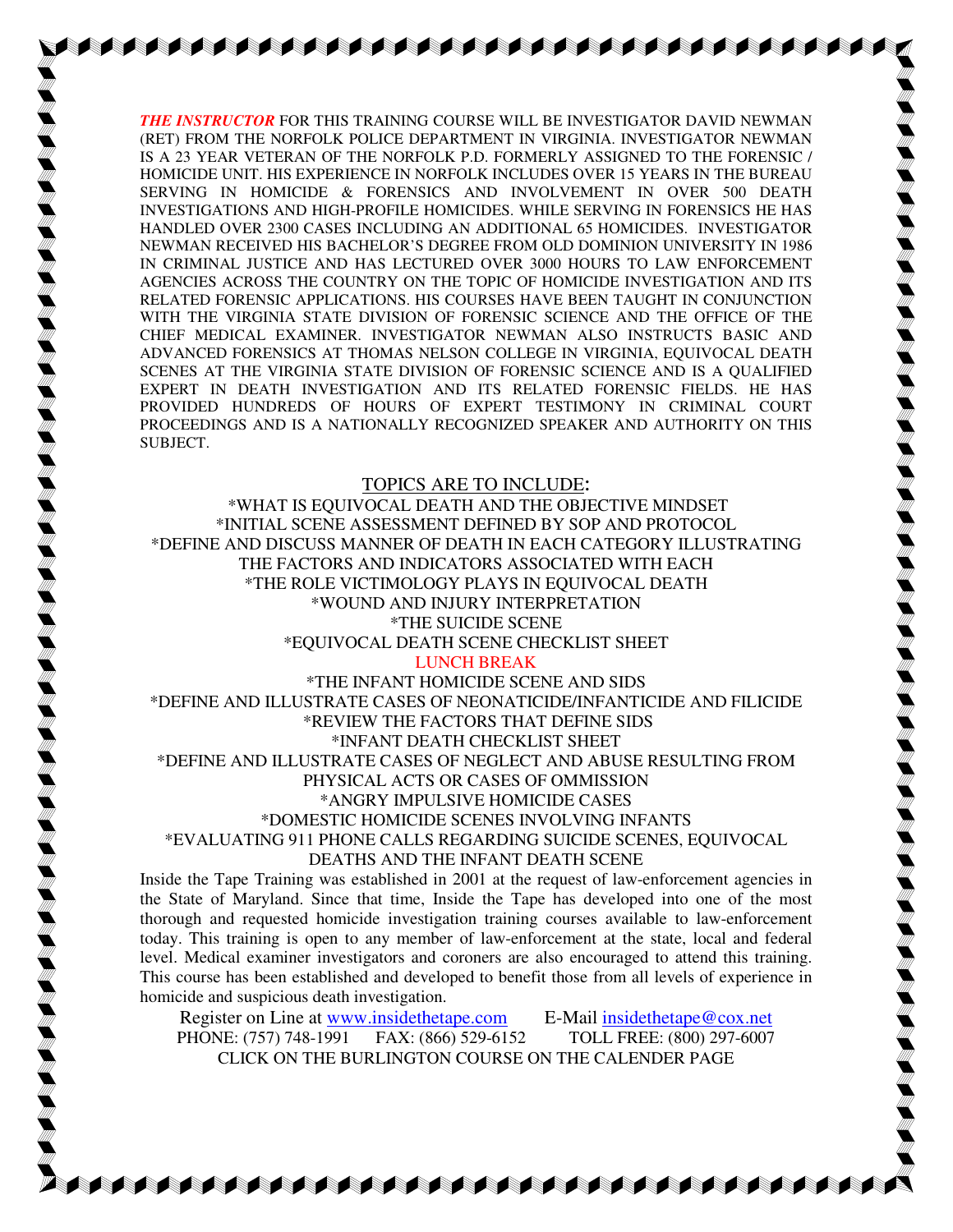| <b>REGISTRATION FORM</b>                                                                  |
|-------------------------------------------------------------------------------------------|
| COURSE LOCATION: BURLINGTON, NC SUICIDE, EQUIVOCAL & INFANT DEATH<br><b>INVESTIGATION</b> |
| <b>COURSE DATES: MAY 4, 2022</b>                                                          |
| <b>COURSE TIMES: 0800-1600</b>                                                            |
| <b>COURSE FEE: \$125.00</b>                                                               |
|                                                                                           |
|                                                                                           |
|                                                                                           |
|                                                                                           |
|                                                                                           |
|                                                                                           |
|                                                                                           |
|                                                                                           |
|                                                                                           |
|                                                                                           |
|                                                                                           |
| METHOD OF PAYMENT: INVOICE_____ PAY AT SEMINAR_____ CREDIT CARD______                     |
|                                                                                           |
|                                                                                           |
|                                                                                           |
| AN ADDITIONAL 5 % FEE IS ADDED TO CREDIT CARD PAYMENTS FOR MERCHANT FEES                  |

EN KANAN KANAN KANAN KANAN KANAN KANAN KANAN

FAX REGISTRATION TO 1-866-529-6152 OR EMAIL ATTACHMENT TO INSIDETHETAPE@COX.NET ALL PAYMENT INFORMATION IS SECURED

REFUNDS ARE NOT ISSUED ONCE PAYMENT IS MADE BUT CREDITS ARE ISSUED FOR ANY FUTURE TRAINING COURSES, SO THE TRAINING FUNDS ARE NOT WASTED. AGENCY NO SHOWS AND CANCELLATIONS WITHIN 5 BUSINESS DAYS PRIOR TO THE SCHEDULED CLASS DATE ARE STILL RESPONSIBLE FOR TUITION PAYMENT WHICH CAN BE APPLIED TO FUTURE COURSES. PAYMENT SHOULD BE RECEIVED NO LATER THAN THE START OF TRAINING.